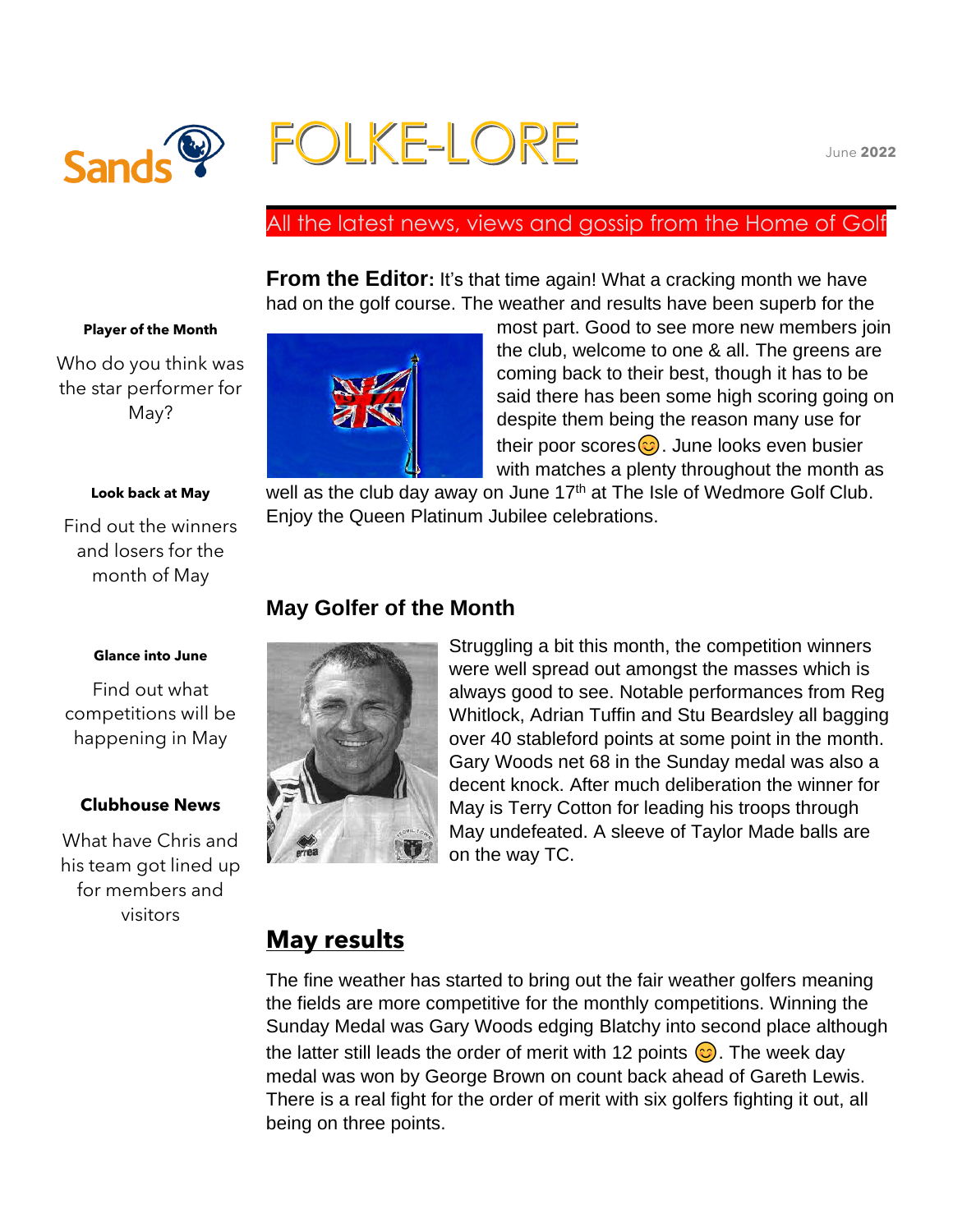**The RTTV 2022** Alan Smith still tops the leader board with Rog Harvey and Adrian Tuffin hot on his tail. The RTTV takes place on Sunday mornings, tee time vary so if you are interested in playing contact Rog Harvey via Facebook/WattsApp ect.

**Club Knock Out 2022** The golf club summer knock out competitions are in full swing (for some  $\left(\frac{1}{2}\right)$ ) Second round matches in the main and senior draws should be completed by the 15<sup>th</sup> June with the veterans first round to be completed by the same date.

**Saturday Roll Ups** Proving a popular start to the weekend. A breakfast is always on offer for those that wish to par-take. Tee times are usually around 9.50am if you wish to play make yourself known on any of the plethora of WattsApp groups available. £3 to enter and 50p for every birdie recorded is what it will cost you, cash prizes for best front & back nine and for the overall winner. Leading the way in earnings so far Blatchy £106.00 Tax Free!



**Hardy B** Nige Bow and his Hardy B charges threw the form book out of the window in their home fixtures in May against Came Down they managed a fine 3.5-1.5 Win. Their second fixture in the month was against East Dorset Golf & Country Club, some will remember the away cup match that ended in a 5-0 defeat for Folke. This time the Folke boys fired up by their leader extracted revenge by the same score, top work boys! Nige and his team now have a break until July when they will face Ferndown Forest at Home, if you are interested in playing look out for the team sheet up on the club notice board nearer the time or contact Nige direct.

**3Counties** Like the Hardy B team Captain Matt Lambo was looking to bounce back from an early season defeat against Cannington Bears. Mays visitors to Folke were Cannington B, these boys have visited Folke on many an occasion so there was plenty of good banter between the teams, dare I say it, just like pre-covid times. A great day was had by all especially with Folke recoding a 4.5-1.5 win. Unfortunately the reserve competition match was lost. Two matches in June against Cannington Bears and Wincanton both at Folke.

**Senior Section**: TC continues to get a fine tune out of the old boys, going undefeated throughout May against Charminster,Henstridge,Westbury and Wincanton. Well played gentlemen. June looks to be a very busy month as well trips to Stur Marshall,Kingweston,Fosseway and Canford as well as a home match against Parley Court. Same rules apply, anybody wishing to be considered for these matches keep an eye on the club notice board or speak with Terry.

**What's happening in June** Matches a plenty by the look of it, the calendar is very full so if you are available for any matches, please let the relevant captains know I'm sure there will be opportunities during the month. Good luck to those participating. Don't forget Junes Sunday medal is the DCGU qualifier so get your name down if you are interested in the opportunity to be the best county golfer in your category.